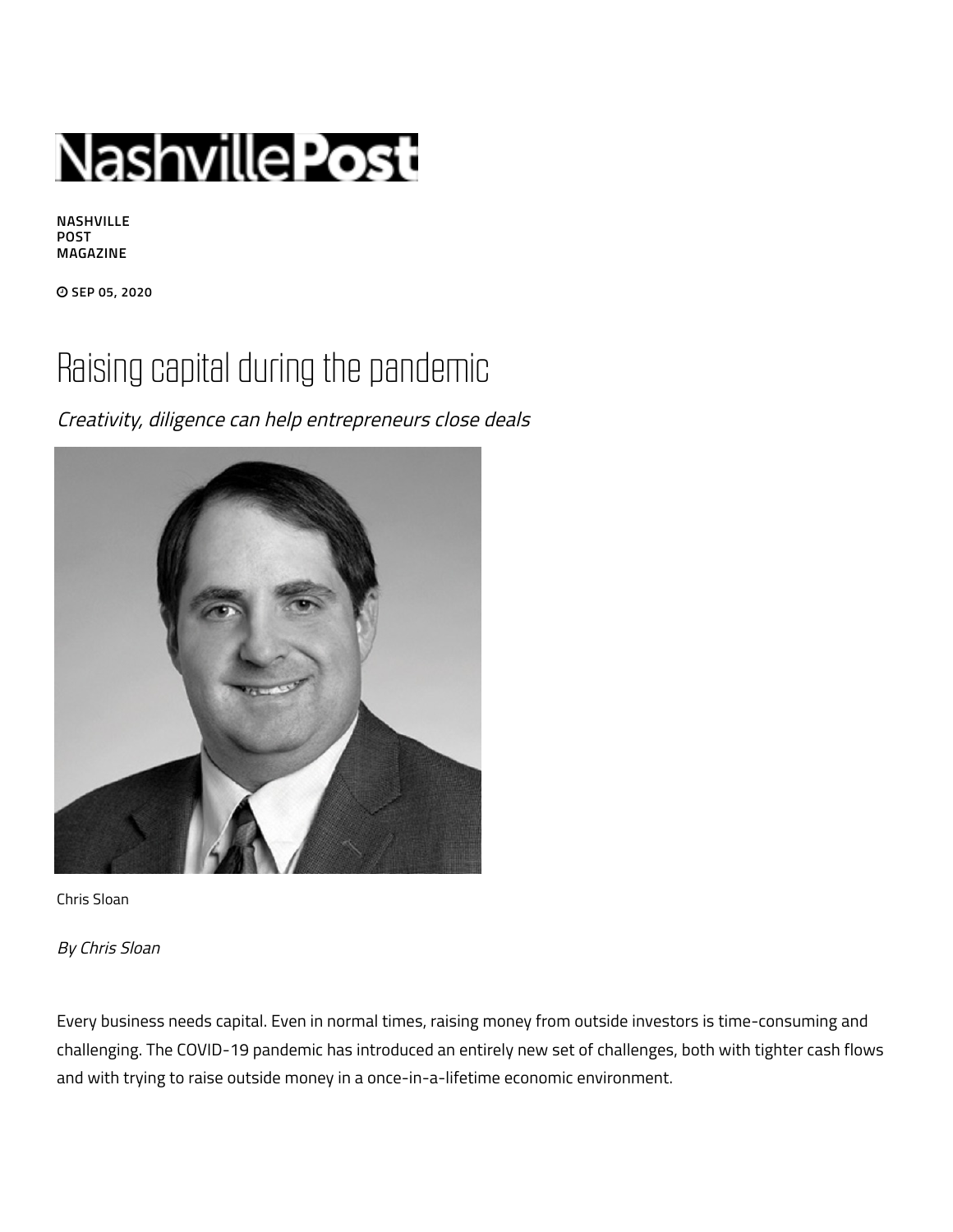Despite the pandemic, investors are still investing and private investment activity has not really decreased much since the pandemic started. This article suggests a few strategies for entrepreneurs to consider when raising money during these challenging times.

## **Build an investable business**

The core attributes of an investable business are no different now than they have ever been. Investors may describe their criteria in different ways, but most involve some variation of these four Ms: model, market, management and momentum.

Model refers to a scalable business model that meets an important customer need. Market refers to the size of the market opportunity. Momentum refers to the successes and milestones that have already been achieved. Last but not least, management refers to the leadership team that will be tasked with running the business.

Investors often will tell you that, of these four "equal" criteria, the last is more equal than the rest. Whatever the case, if you have a fundamental flaw in your business, either address it before you try to raise money or at least have a well-developed plan in place for you to address it once you have the capital. This is even more true during times such as these. If it's easy for an investor to say no, they probably will.

## **Lower the valuation**

Once you have found interested investors, how can you close the deal? Hopefully, the deal will follow a normal course and result in relatively normal terms. However, if you need to provide extra incentives for an investor to close the deal, or invest a larger sum of money, what options do you have?

The first, and most obvious, is to lower the agreed valuation. In other words, reduce the purchase price so that investors get more bang for their buck. If the investment is in preferred stock, other possible strategies include shifting from a non-participating preferred to a participating preferred or a capped participating preferred stock, offering more favorable terms for pro rata investment rights or other adjustments to the preferred stock rights and preferences.

If the investment is in common stock, another strategy might be to offer some of the rights typically reserved for a preferred stock investment, such as a board seat, pro rata rights or rights of first refusal.

## **Other terms to consider**

If the investment is in a convertible note (or similar convertible instrument, such as a SAFE or a KISS), terms that could be adjusted in the investors' favor include a higher interest rate, a higher discount and a lower cap. As with an investment in common stock, some of the same rights associated with a preferred stock investment might also be enticing for a convertible investor. It may also be possible to entice investors by offering more favorable terms to those who commit at an earlier date or commit to invest a larger amount.